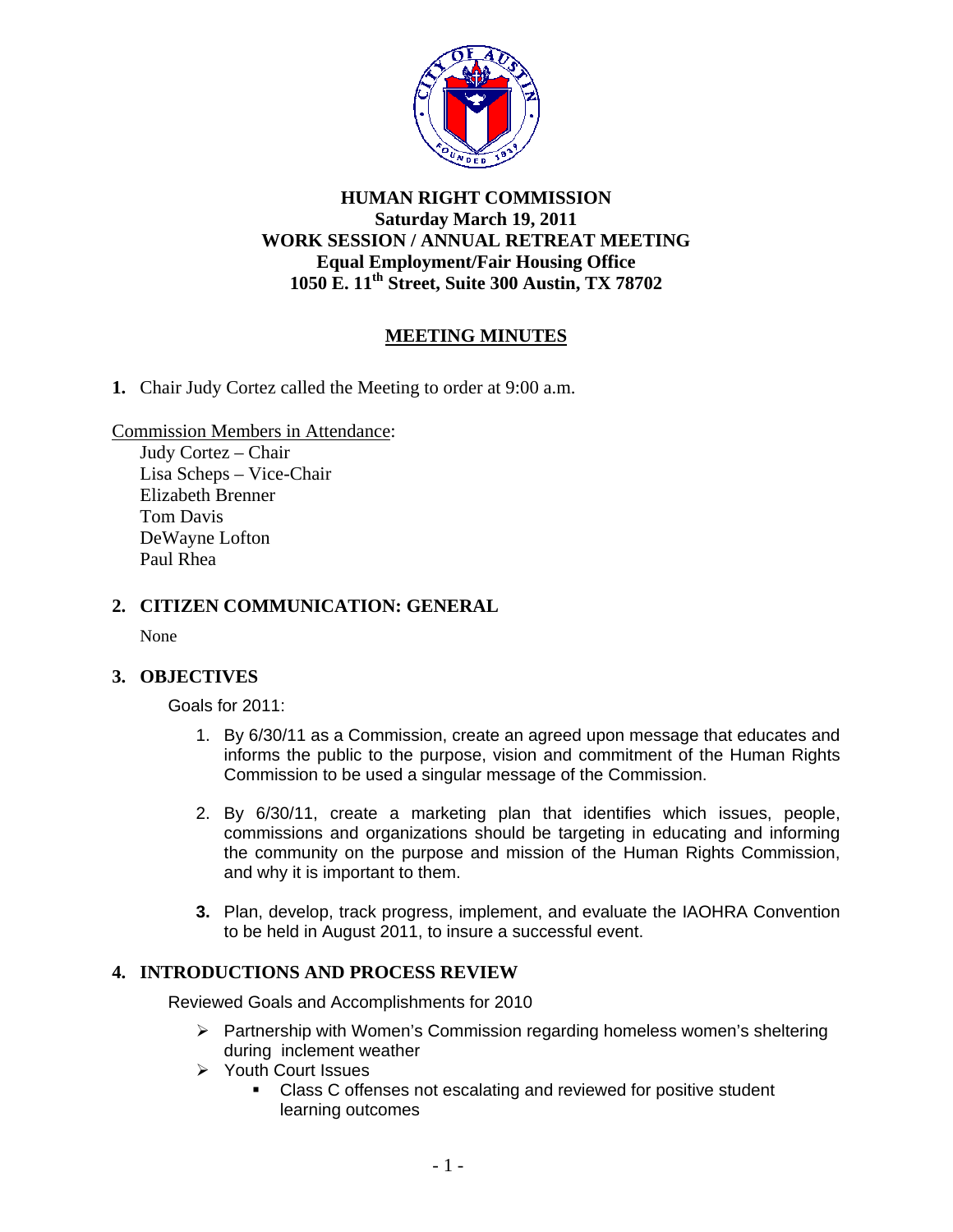- **Task Force subcommittee with AISD, Travis County, COA and Judicial** Support Group
- **Restorative Justices vs. Retributive Justice**
- $\triangleright$  Lisa's commitment to IAOHRA
- $\triangleright$  Public identification of rogue group homes
- ¾ Sexual Orientation and Gender Identity included in Commission's charge by Council
- $\triangleright$  Continued to push City on Death Penalty Moratorium
- ¾ Hate Crimes Task Force Participation by 2 commissioners on the steering committee
- $\triangleright$  Participation in Imagine Austin

## **Brainstorm around a discussion of the purpose of the Human Rights Commission**

- $\triangleright$  Advocacy and Education
- ¾ Fair Housing/EEO
- $\triangleright$  Broader issues, such as poverty as a human right's issues
- $\triangleright$  Promote and protect equality
- $\triangleright$  Vehicle for the community to bring issues of discrimination to light
- $\triangleright$  To include social issues
- $\triangleright$  Enforcement of City Codes

## **Analysis of Strength, Weaknesses, Opportunities, and Treats:**

## **1. Strengths**

- ¾ Good Listeners
- $\triangleright$  Open to all issues presented
- $\triangleright$  Potential to be good advocates to a variety of interests
- ¾ Diverse
- $\triangleright$  "Play well Together"
- $\triangleright$  Respectful of differing opinions and viewpoints
- $\triangleright$  Know how and when to ask for help
- $\triangleright$  Good communication with sponsoring Council Member

# **2. Weaknesses**

More Communication with Community about the who/what/when of the Commission

¾Need top be better at follow up

¾Everyone needs to become engaged and volunteer to participate and help

¾Need to get better at hearings

¾Be more proactive in addressing current local events

¾Identify point person for issues and do better issue management

¾Be better managers of the time as a Commission

## **3. Opportunities**

At the work session after the formal meeting:

- $\blacktriangleright$  Have standing item updates
- $\triangleright$  Updates to what's going on
	- Create more robust agenda items
	- Accountability for identifying outcomes
	- What's our impact
	- Be better at identifying community needs